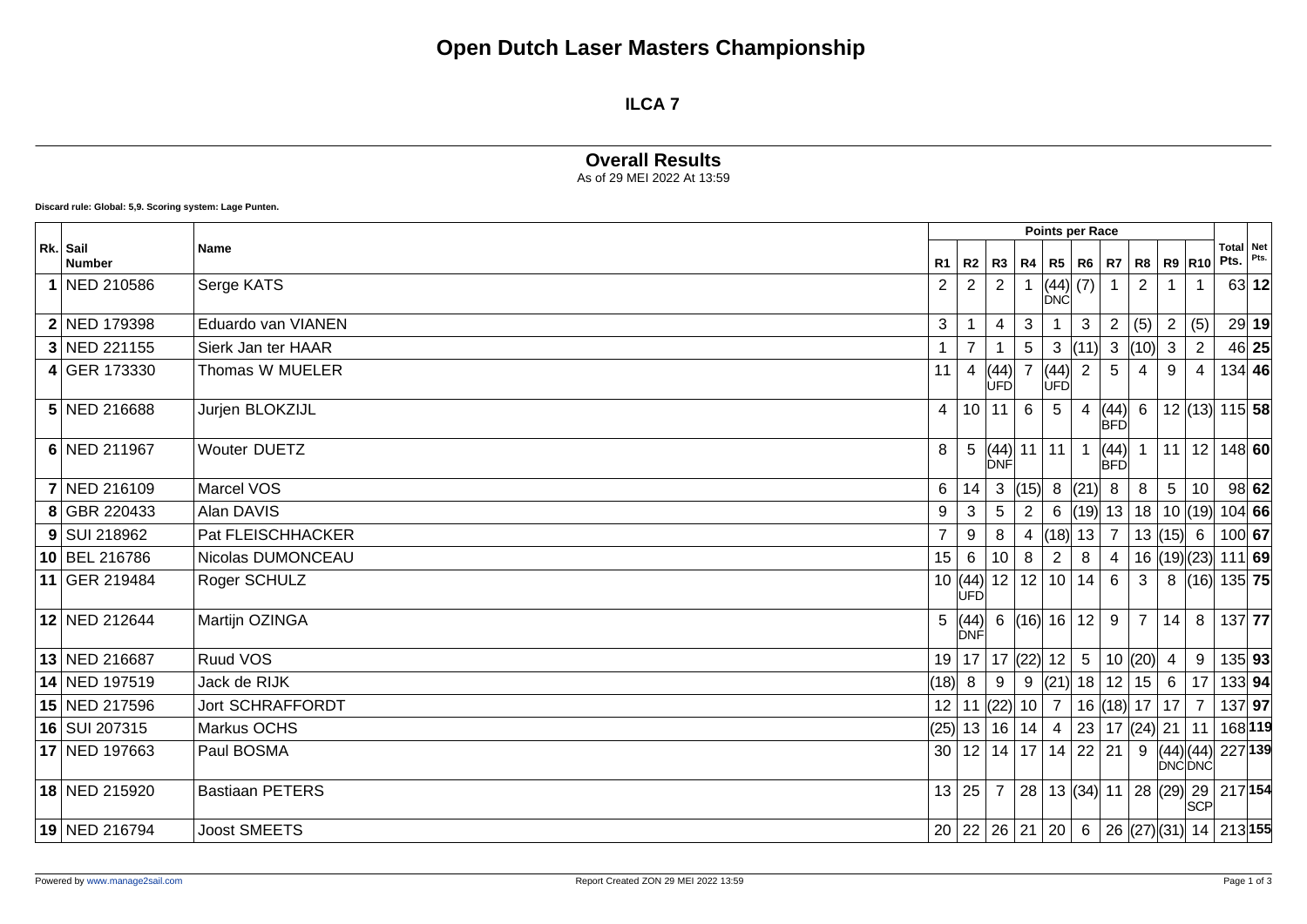# **Open Dutch Laser Masters Championship**

#### **ILCA 7**

|                           | <b>Overall Results</b><br>As of 29 MEI 2022 At 13:59 |    |                            |     |                     |                 |                              |                                                      |                  |                |   |      |                                                                                                                     |  |  |
|---------------------------|------------------------------------------------------|----|----------------------------|-----|---------------------|-----------------|------------------------------|------------------------------------------------------|------------------|----------------|---|------|---------------------------------------------------------------------------------------------------------------------|--|--|
|                           |                                                      |    |                            |     |                     |                 | Points per Race              |                                                      |                  |                |   |      |                                                                                                                     |  |  |
| Rk. Sail<br><b>Number</b> | <b>Name</b>                                          |    | R1   R2   R3               |     | R4                  |                 | <b>R5</b> R6                 | R7                                                   | <b>R8 R9 R10</b> |                |   | Pts. | Total Net                                                                                                           |  |  |
| 20 NED 164677             | Arnold MULDERIJ                                      |    | <b>DNF</b>                 |     |                     | DNĆ             | 16  (44)  13   33  (44)  9   |                                                      | 15 14 27         |                |   |      | 30 245 157                                                                                                          |  |  |
| 21   SWE 203149           | Johan LINDSTEDT                                      |    |                            |     |                     |                 |                              | 14 26 15 (29) 23 29 23 (34) 16 18 227 164            |                  |                |   |      |                                                                                                                     |  |  |
| 22 NED 220117             | Albert KOOIJMAN                                      |    |                            |     | $22$   24   19   24 |                 |                              | 9 24 $(44)(33)$ 23<br><b>BFD</b>                     |                  |                |   |      | $ 22 244 $ 167                                                                                                      |  |  |
| 23 NED 211159             | René van RIJN                                        |    | <b>DEÓDEÓ</b>              |     |                     |                 |                              | $17  (44) (44)  23   25   28   28   25  $            |                  | $\overline{7}$ |   |      | $20 261 $ 173                                                                                                       |  |  |
| 24 NED 215915             | Martin BINNENDIJK                                    |    |                            |     |                     |                 |                              | $(33)$   16   20   18   17 $ (32)$   24   26   25    |                  |                |   |      | 28 239 174                                                                                                          |  |  |
| 25 NED 206439             | Maarten van der SPEK                                 |    |                            |     |                     |                 |                              | 26   27   (29)   20   26   17   (44)  <br><b>BFD</b> |                  | 12 20          |   |      | 29 250 177                                                                                                          |  |  |
| 26 GER 212995             | Frank HOHMANN                                        |    | 29  (44)  21<br><b>DNF</b> |     |                     |                 | 13 22 10                     |                                                      |                  | <b>DNFDNC</b>  |   |      | 19 21 (44) 44 267 179                                                                                               |  |  |
| 27 FRA 211183             | <b>Gilles GRENIER</b>                                |    |                            |     |                     |                 | 21   23   28 $ (31)$ 15   25 |                                                      |                  |                |   |      | 14 (32) 26 27 242 179                                                                                               |  |  |
| 28 NED 183453             | Luuk van BASTEN BATENBURG                            |    |                            |     |                     |                 |                              |                                                      |                  |                |   |      | 32 18 18 (44) (44) 30 27 19 18 24 274 186                                                                           |  |  |
| 29 NED 206988             | <b>Rik WOLTERS</b>                                   |    | (44)(44) 44                |     | 44                  | DNCDNCDNCDNCDNC | 44 26                        |                                                      | $16$   11   13   |                | 3 |      | 289201                                                                                                              |  |  |
| 30 NED 215764             | Klaas van der SPEK                                   |    | <b>DNF</b>                 |     |                     |                 |                              |                                                      |                  |                |   |      | $\left (34) (44)\right 24\left \,25\,\right 24\left \,33\,\right 22\left \,31\,\right 22\left \,21\,\right 280$ 202 |  |  |
| 31 NED 210776             | <b>Volkert TEDING van BERKHOUT</b>                   |    | ∣ÒNFI                      |     |                     |                 |                              |                                                      |                  |                |   |      | 27 (44) 23 30 29 27 30 23 24 (33) 290 213                                                                           |  |  |
| 32 NED 220168             | Jaacov de LEEUW                                      | 36 |                            | ÙFD | 19 (44) 27          |                 | 19 20                        |                                                      |                  |                |   |      | $ 32 22 (44) 44 307 219$<br>DNC DNC                                                                                 |  |  |
| 33 NED 212966             | Remco ABELN                                          |    |                            |     |                     |                 |                              |                                                      |                  |                |   |      | 24 (44)(44) 44 44 15 20 30 28 15 308 220                                                                            |  |  |
| 34 NED 150344             | Rob VERPLOEGH                                        |    |                            |     |                     |                 |                              |                                                      |                  |                |   |      | 28   21   25   (32)   27   31   29   29   30   (32)   284   220                                                     |  |  |
| 35 GER 214799             | <b>Ralf MARTEN</b>                                   | 23 |                            |     |                     |                 |                              |                                                      |                  |                |   |      | 15 (44) 19 (44) 44 44 44 32 26 335 247<br>DNF DNC DNC DNC DNC DNC 2                                                 |  |  |
| 36 NED 201747             | Elias OTT                                            |    |                            |     |                     |                 |                              |                                                      |                  |                |   |      | 35 20 27 34 28 (37) 33 (38) 35 35 322 247                                                                           |  |  |